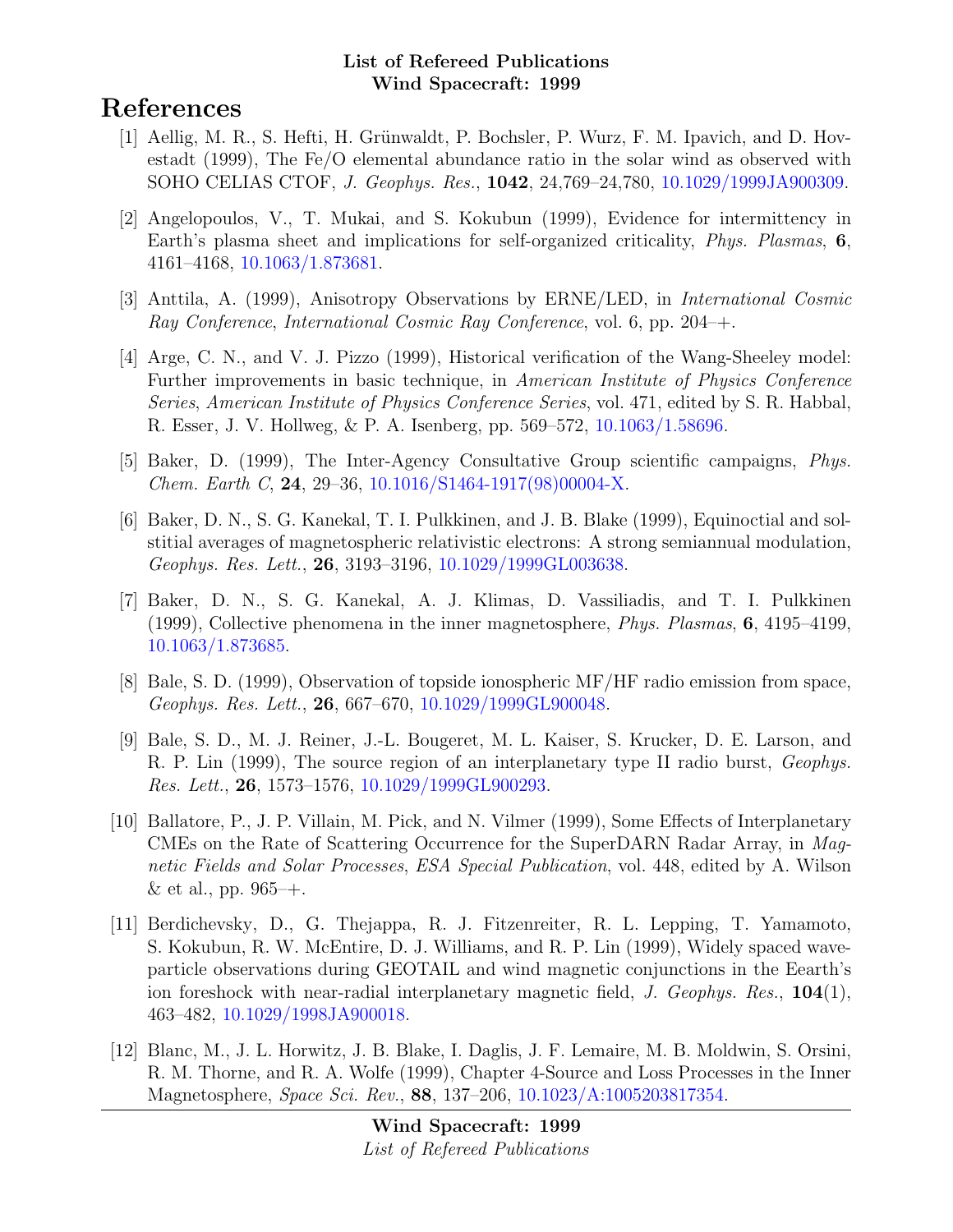- [13] Blanco, J. J. (1999), A tentative method for current sheet crossings detection, in International Cosmic Ray Conference, International Cosmic Ray Conference, vol. 6, pp. 508–+.
- [14] Bleybel, A., T. Amari, L. van Driel-Gesztelyi, and K. D. Leka (1999), Non Linear Force-Free Reconstruction of a Flaring Active Region, in Magnetic Fields and Solar Processes, ESA Special Publication, vol. 448, edited by A. Wilson & et al., pp. 709–+.
- [15] Briggs, M. S. (1999), Gamma-Ray Burst Lines, in Gamma-Ray Bursts: The First Three Minutes, Astronomical Society of the Pacific Conference Series, vol. 190, edited by J. Poutanen & R. Svensson, pp. 133–+.
- [16] Buonsanto, M. J., S. A. González, G. Lu, B. W. Reinisch, and J. P. Thayer (1999), Coordinated incoherent scatter radar study of the January 1997 storm, J. Geophys. Res., 1042, 24,625–24,638, [10.1029/1999JA900358.](http://dx.doi.org/10.1029/1999JA900358)
- [17] Burlaga, L. F., and A. Szabo (1999), Fast and Slow Flows in the Solar Wind Near the Ecliptic at 1 AU?, Space Sci. Rev., 87, 137–140, [10.1023/A:1005186720589.](http://dx.doi.org/10.1023/A:1005186720589)
- [18] Chernov, G., M. Poquerusse, J. Bougeret, and P. Zlobec (1999), Long Lasting Fine Structure in Type IV Radio Bursts and Coronal Effects: Spectrographic, Polarimetric and Heliographic Observations, in High Resolution Solar Physics: Theory, Observations, and Techniques, Astronomical Society of the Pacific Conference Series, vol. 183, edited by T. R. Rimmele, K. S. Balasubramaniam, & R. R. Radick, pp. 434–+.
- [19] Chernov, G. P., M. Poquerusse, J.-L. Bougeret, and P. Zlobec (1999), Coronal Magnetic Structure during Long Lasting and Impulsive Type IV Radio Bursts With Fine Structures, in Magnetic Fields and Solar Processes, ESA Special Publication, vol. 448, edited by A. Wilson & et al., pp. 765–+.
- [20] Cline, T. L., S. Barthelmy, P. Butterworth, F. Marshall, T. McClanahan, D. Palmer, J. Trombka, K. Hurley, R. Gold, R. Aptekar, D. Frederiks, S. Golenetskii, V. Il'Inskii, E. Mazets, G. Fishman, C. Kouveliotou, and C. Meegan (1999), Precise GRB source locations from the renewed interplanetary network, Astron. & Astrophys. Suppl. Ser., 138, 557–558, [10.1051/aas:1999350.](http://dx.doi.org/10.1051/aas:1999350)
- [21] Cline, T. L., S. Barthelmy, P. Butterworth, F. Marshall, D. Palmer, J. Trombka, K. Hurley, R. Gold, E. Mazets, R. Aptekar, D. Frederiks, S. Golenetskii, V. Ll'Lnskii, M. Terekhov, C. Kouveliotou, G. Fishman, and C. Meegan (1999), Precise Gamma-Ray Burst (grb) Sources with Rapid Alerts, Astrophys. Lett. Comm., 39, 245.
- [22] Cliver, E. W. (1999), Comment on "Origin of coronal and interplanetary shocks: A new look with Wind spacecraft data" by N. Gopalswamy et al., J. Geophys. Res., 104, 4743– 4748, [10.1029/98JA02828.](http://dx.doi.org/10.1029/98JA02828)
- [23] Cliver, E. W., D. F. Webb, and R. A. Howard (1999), On the origin of solar metric type II bursts, Solar Phys., 187, 89–114.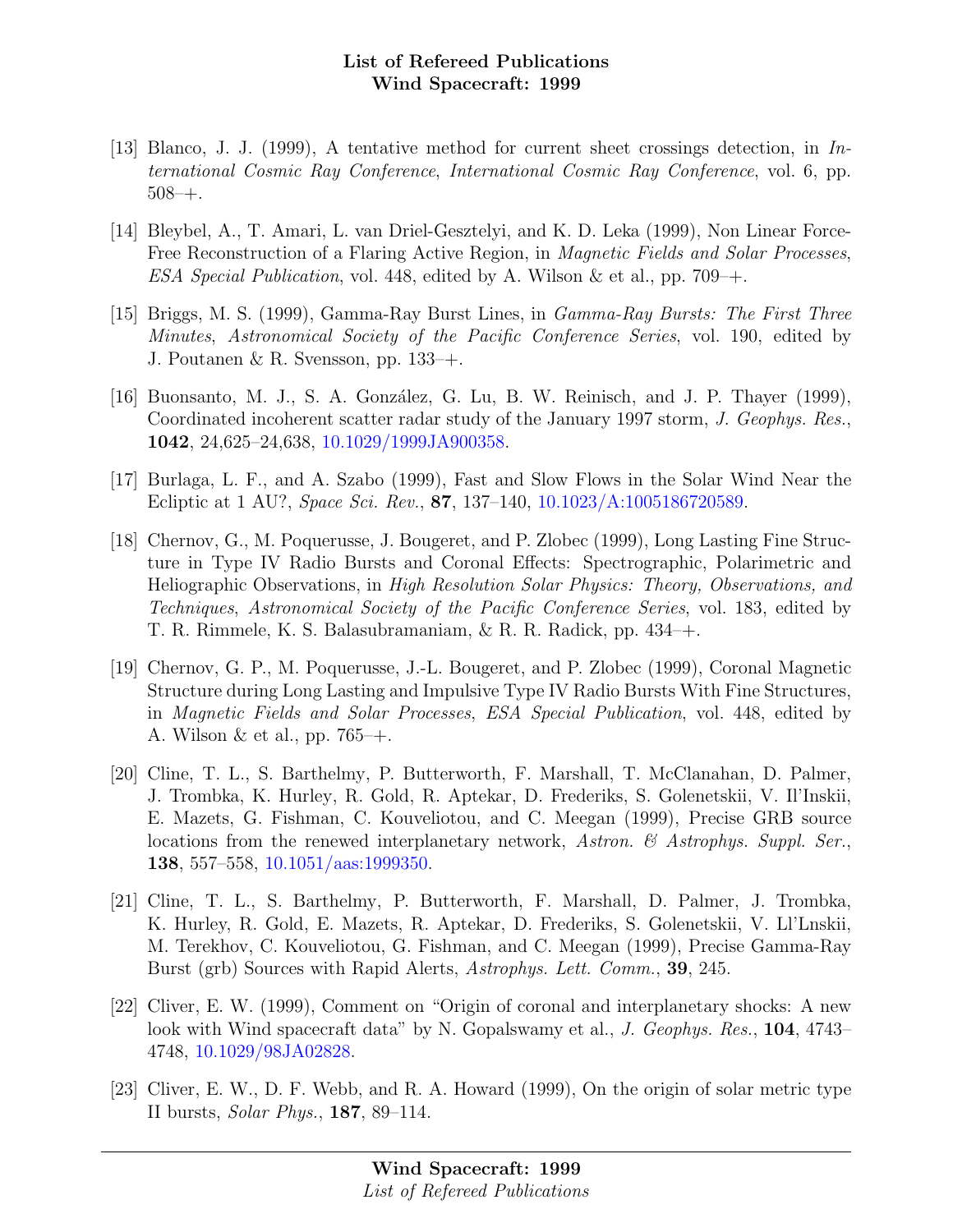- [24] Collier, M. R. (1999), Evolution of kappa distributions under velocity space diffusion: A model for the observed relationship between their spectral parameters, J. Geophys. Res., 1042, 28,559–28,564, [10.1029/1999JA900355.](http://dx.doi.org/10.1029/1999JA900355)
- [25] Cummings, A. C. (1999), Composition of Anomalous Cosmic Rays and Other Ions from Voyager Observations, in International Cosmic Ray Conference, International Cosmic Ray Conference, vol. 7, pp.  $531$ –+.
- [26] Curtis, S., J. Raeder, J. Berchem, C. Goodrich, M. Wiltberge, R. Greenwald, K. Baker, and R. Roble (1999), A global view of the role of acceleration processes in solar-terrestrial coupling as provided by the ISTP theory and ground-based experiments, Phys. Chem. Earth C, 24, 239–246, [10.1016/S1464-1917\(98\)00035-X.](http://dx.doi.org/10.1016/S1464-1917(98)00035-X)
- [27] Dermendjiev, V. N., A. Z. Bochev, K. Z. Koleva, and J. St. Kokotanekova (1999), The White-Light Flare and CME on 6 on November 6, 1997 and the Earth Magnetosphere Response, in Magnetic Fields and Solar Processes, ESA Special Publication, vol. 448, edited by A. Wilson  $\&$  et al., pp. 971–+.
- [28] Desai, M. I., R. G. Marsden, T. R. Sanderson, D. Lario, E. C. Roelof, G. M. Simnett, J. T. Gosling, A. Balogh, and R. J. Forsyth (1999), Energy spectra of 50-keV to 20-MeV protons accelerated at corotating interaction regions at Ulysses, J. Geophys. Res., 104, 6705–6720, [10.1029/1998JA900176.](http://dx.doi.org/10.1029/1998JA900176)
- [29] Dulk, G. A., Y. Leblanc, and J.-L. Bougeret (1999), Type II shock and CME from the corona to 1 AU, Geophys. Res. Lett., 26, 2331–2334, [10.1029/1999GL900454.](http://dx.doi.org/10.1029/1999GL900454)
- [30] Dunlop, M. W., A. Balogh, W. Baumjohann, G. Haerendel, K.-H. Fornacon, and E. Georgescu (1999), Dawnside magnetopause observed by the Equator-S Magnetic Field Experiment: Identification and survey of crossings, J. Geophys. Res., 1041, 17,491– 17,498, [10.1029/1999JA900214.](http://dx.doi.org/10.1029/1999JA900214)
- [31] Dunlop, M. W., A. Balogh, W. Baumjohann, G. Haerendel, K.-H. Fornacon, E. Georgescu, R. Nakamura, and S. Kokubin (1999), Dynamics and local boundary properties of the dawn-side magnetopause under conditions observed by Equator-S, Ann. Geophys., 17, 1535–1559, [10.1007/s00585-999-1535-x.](http://dx.doi.org/10.1007/s00585-999-1535-x)
- [32] Farrugia, C. J., L. A. Janoo, R. B. Torbert, J. M. Quinn, K. W. Ogilvie, R. P. Lepping, R. J. Fitzenreiter, J. T. Steinberg, A. J. Lazarus, R. P. Lin, D. Larson, S. Dasso, F. T. Gratton, Y. Lin, and D. Berdichevsky (1999), A uniform-twist magnetic flux rope in the solar wind, in American Institute of Physics Conference Series, American Institute of Physics Conference Series, vol. 471, edited by S. R. Habbal, R. Esser, J. V. Hollweg, & P. A. Isenberg, pp. 745–748, [10.1063/1.58724.](http://dx.doi.org/10.1063/1.58724)
- [33] Fennell, J., J. Roeder, R. Friedel, M. Grande, and H. Spence (1999), Dayside open field line region boundary at high altitudes, *Phys. Chem. Earth C*, **24**, 129–133, [10.1016/S1464-](http://dx.doi.org/10.1016/S1464-1917(98)00019-1) [1917\(98\)00019-1.](http://dx.doi.org/10.1016/S1464-1917(98)00019-1)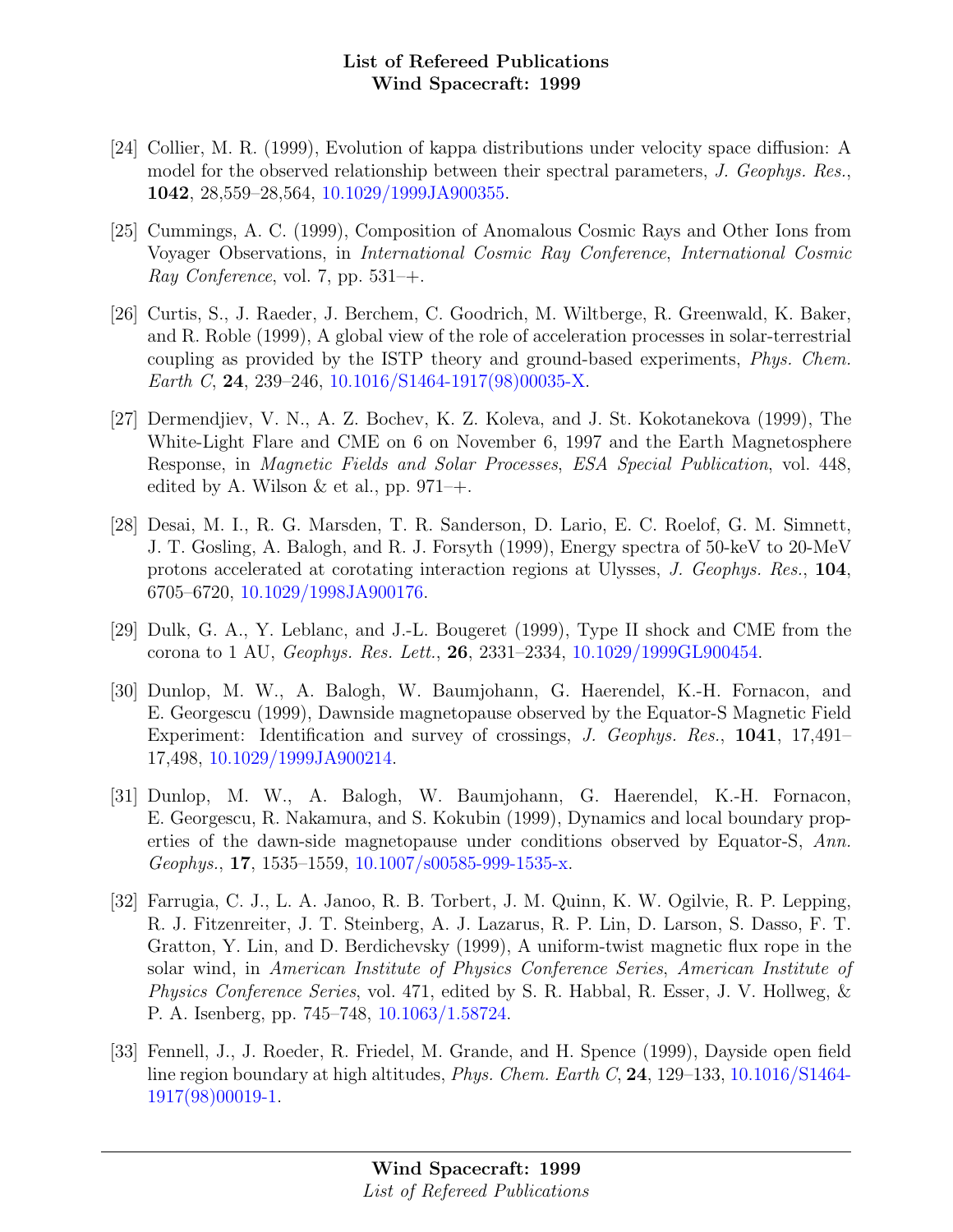- [34] Feroci, M. (1999), Observation of gamma-ray bursts by BeppoSAX., Mem. Soc. Astron. Ital., 70, 905–931.
- [35] Feroci, M., F. Frontera, E. Costa, L. Amati, M. Tavani, M. Rapisarda, and M. Orlandini (1999), A Giant Outburst from SGR 1900+14 Observed with the BeppoSAX Gamma-Ray Burst Monitor, Astrophys. J., 515, L9–L12, [10.1086/311964.](http://dx.doi.org/10.1086/311964)
- [36] Freeman, M. P., and C. J. Farrugia (1999), Solar wind input between substorm onsets during and after the October 18-20, 1995, magnetic cloud, J. Geophys. Res., 1042, 22,729– 22,744, [10.1029/1999JA900204.](http://dx.doi.org/10.1029/1999JA900204)
- [37] Frey, H. U., S. B. Mende, H. B. Vo, M. Brittnacher, and G. K. Parks (1999), Conjugate observation of optical aurora with polar satellite and ground-based cameras, Adv. Space Res., 23, 1647–1652, [10.1016/S0273-1177\(99\)00379-8.](http://dx.doi.org/10.1016/S0273-1177(99)00379-8)
- [38] Fritz, T., J. Chen, R. Sheldon, H. Spence, J. Fennell, S. Livi, C. Russell, and J. Pickett (1999), Cusp energetic particle events measured by POLAR spacecraft, Phys. Chem. Earth C, 24, 135–140,  $10.1016/S1464-1917(98)00020-8$ .
- [39] Fuchs, Y., F. Mirabel, S. Chaty, A. Claret, C. J. Cesarsky, and D. A. Cesarsky (1999), ISO observations of the environment of the soft gamma-ray repeater SGR 1806-20, Astron.  $\mathcal{C}$ Astrophys., 350, 891–899.
- [40] Geranios, A., S. Fischer, M. Vandas, and G. Zastenker (1999), The magnetic cloud of January 10, 1997, Phys. Chem. Earth C, 24, 73–77, [10.1016/S1464-1917\(98\)00010-5.](http://dx.doi.org/10.1016/S1464-1917(98)00010-5)
- [41] Gomez-Herrero, R. (1999), Comparison among solar energetic particle events detected by COSTEP/SOHO experiment, in International Cosmic Ray Conference, International Cosmic Ray Conference, vol. 6, pp.  $191 - +$ .
- [42] Guang-Li, H., F. Qi-Jun, and Q. Zhi-Hai (1999), A Group of Solar Microwave Type iii Bursts with Reversed Drift Rates on nov. 4, 1997, Astrophys. Space Sci., 266, 389–398, [10.1023/A:1002024110669.](http://dx.doi.org/10.1023/A:1002024110669)
- [43] Håland, S., N. Østgaard, J. Bjordal, J. Stadsnes, S. Ullaland, B. Wilken, T. Yamamoto, T. Doke, D. L. Chenette, G. K. Parks, M. J. Brittnacher, and G. D. Reeves (1999), Magnetospheric and ionospheric response to a substorm: Geotail HEP-LD and Polar PIXIE observations, J. Geophys. Res., 1042, 28,459–28,474, [10.1029/1999JA900216.](http://dx.doi.org/10.1029/1999JA900216)
- [44] Haggerty, D. K., M. I. Desai, G. M. Mason, J. R. Dwyer, R. E. Gold, S. M. Krimigis, J. E. Mazur, and T. T. von Rosenvinge (1999), Simultaneous observations of energetic  $(^{\sim}150 \text{ keV})$  protons upstream of the Earth's bow shock at ACE and WIND, *Geophys.* Res. Lett., 26, 169–172, [10.1029/1998GL900288.](http://dx.doi.org/10.1029/1998GL900288)
- [45] Hairston, M. R., D. R. Weimer, R. A. Heelis, and F. Rich (1999), Analysis of the ionospheric cross polar cap potentialdrop and electrostatic potential distribution patternsduring the January 1997 cme event using DMSP data, J. Atmos. Solar-Terr. Phys., 61, 195–206, [10.1016/S1364-6826\(98\)00128-X.](http://dx.doi.org/10.1016/S1364-6826(98)00128-X)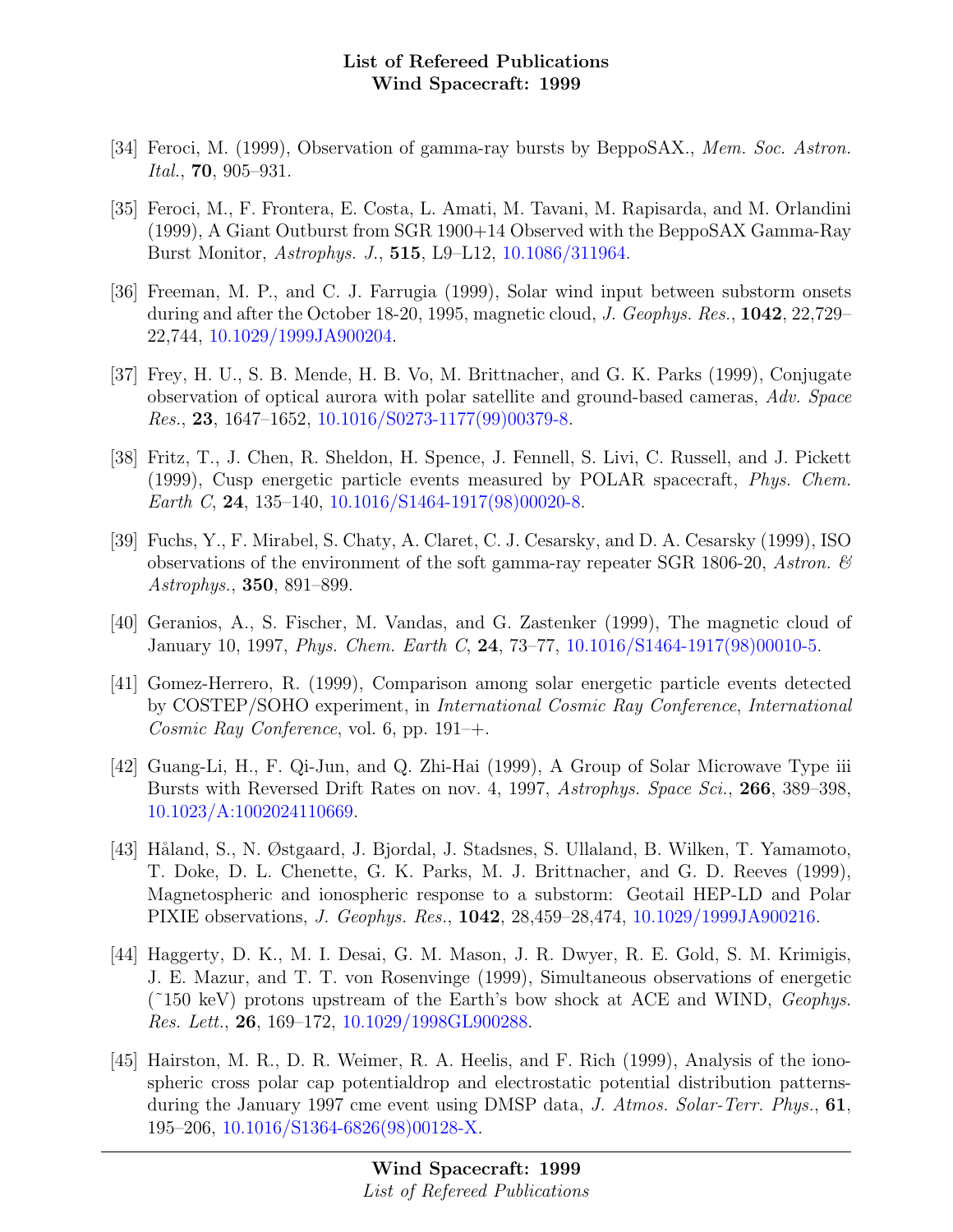- [46] Harris, M. J., J. E. Naya, B. J. Teegarden, T. L. Cline, N. Gehrels, D. M. Palmer, R. Ramaty, and H. Seifert (1999), Transient Gamma Ray Spectrometer Observations of Gamma-Ray Lines from Novae. I. Limits on the Positron Annihilation Line in Five Individual Novae, Astrophys. J., 522, 424–432, [10.1086/307625.](http://dx.doi.org/10.1086/307625)
- [47] Hefti, S., T. H. Zurbuchen, L. A. Fisk, G. Gloeckler, D. Larson, and R. P. Lin (1999), The transition from slow to fast solar wind: Charge state composition and electron observations, in American Institute of Physics Conference Series, American Institute of Physics Conference Series, vol. 471, edited by S. R. Habbal, R. Esser, J. V. Hollweg, & P. A. Isenberg, pp. 495–497, [10.1063/1.58682.](http://dx.doi.org/10.1063/1.58682)
- [48] Hernanz, M., J. José, A. Coc, J. Gómez-Gomar, and J. Isern (1999), Gamma-Ray Emission from Novae Related to Positron Annihilation: Constraints on its Observability Posed by New Experimental Nuclear Data, Astrophys. J., 526, L97–L100, [10.1086/312372.](http://dx.doi.org/10.1086/312372)
- [49] Huang, C.-S., G. J. Sofko, D. Murr, W. J. Hughes, and T. Moretto (1999), High-latitude ionospheric convection during strong interplanetary magnetic field  $B_y$ , Geophys. Res. Lett., 26, 405–408, [10.1029/1998GL900301.](http://dx.doi.org/10.1029/1998GL900301)
- [50] Hurley, K., C. Kouveliotou, P. Woods, E. Mazets, S. Golenetskii, D. D. Frederiks, T. Cline, and J. van Paradijs (1999), Precise Interplanetary Network Localization of a New Soft Gamma Repeater, SGR 1627-41, Astrophys. J., 519, L143–L145, [10.1086/312115.](http://dx.doi.org/10.1086/312115)
- [51] Hurley, K., C. Kouveliotou, P. Woods, T. Cline, P. Butterworth, E. Mazets, S. Golenetskii, and D. Frederics (1999), Reactivation and Precise Interplanetary Network Localization of the Soft Gamma Repeater SGR  $1900+14$ , Astrophys. J., 510, L107–L109, [10.1086/311821.](http://dx.doi.org/10.1086/311821)
- [52] Hurley, K., T. Cline, E. Mazets, S. Barthelmy, P. Butterworth, F. Marshall, D. Palmer, R. Aptekar, S. Golenetskii, V. Il'Inskii, D. Frederiks, J. McTiernan, R. Gold, and J. Trombka (1999), A giant periodic flare from the soft  $\gamma$ -ray repeater SGR1900+14, Nature, 397, 41–43, [10.1038/16199.](http://dx.doi.org/10.1038/16199)
- [53] Hurley, K., C. Kouveliotou, T. Cline, E. Mazets, S. Golenetskii, D. D. Frederiks, and J. van Paradijs (1999), Where is SGR 1806-20?, Astrophys. J. Lett., 523, L37–L40, [10.1086/312256.](http://dx.doi.org/10.1086/312256)
- [54] Jayachandran, P. T., and J. W. MacDougall (1999), Seasonal and IMF  $B_y$  effect on the polar cap convection orientation, Geophys. Res. Lett., 26, 975–978, [10.1029/1999GL900114.](http://dx.doi.org/10.1029/1999GL900114)
- [55] Jordanova, V. K., C. J. Farrugia, J. M. Quinn, R. B. Torbert, J. E. Borovsky, R. B. Sheldon, and W. K. Peterson (1999), Simulation of off-equatorial ring current ion spectra measured by Polar for a moderate storm at solar minimum, J. Geophys. Res., 104, 429– 436, [10.1029/98JA02658.](http://dx.doi.org/10.1029/98JA02658)
- [56] Kanekal, S. G., D. N. Baker, J. B. Blake, B. Klecker, R. A. Mewaldt, and G. M. Mason (1999), Magnetospheric response to magnetic cloud (coronal mass ejection) events: Relativistic electron observations from SAMPEX and Polar, J. Geophys. Res., 1042, 24,885–24,894, [10.1029/1999JA900239.](http://dx.doi.org/10.1029/1999JA900239)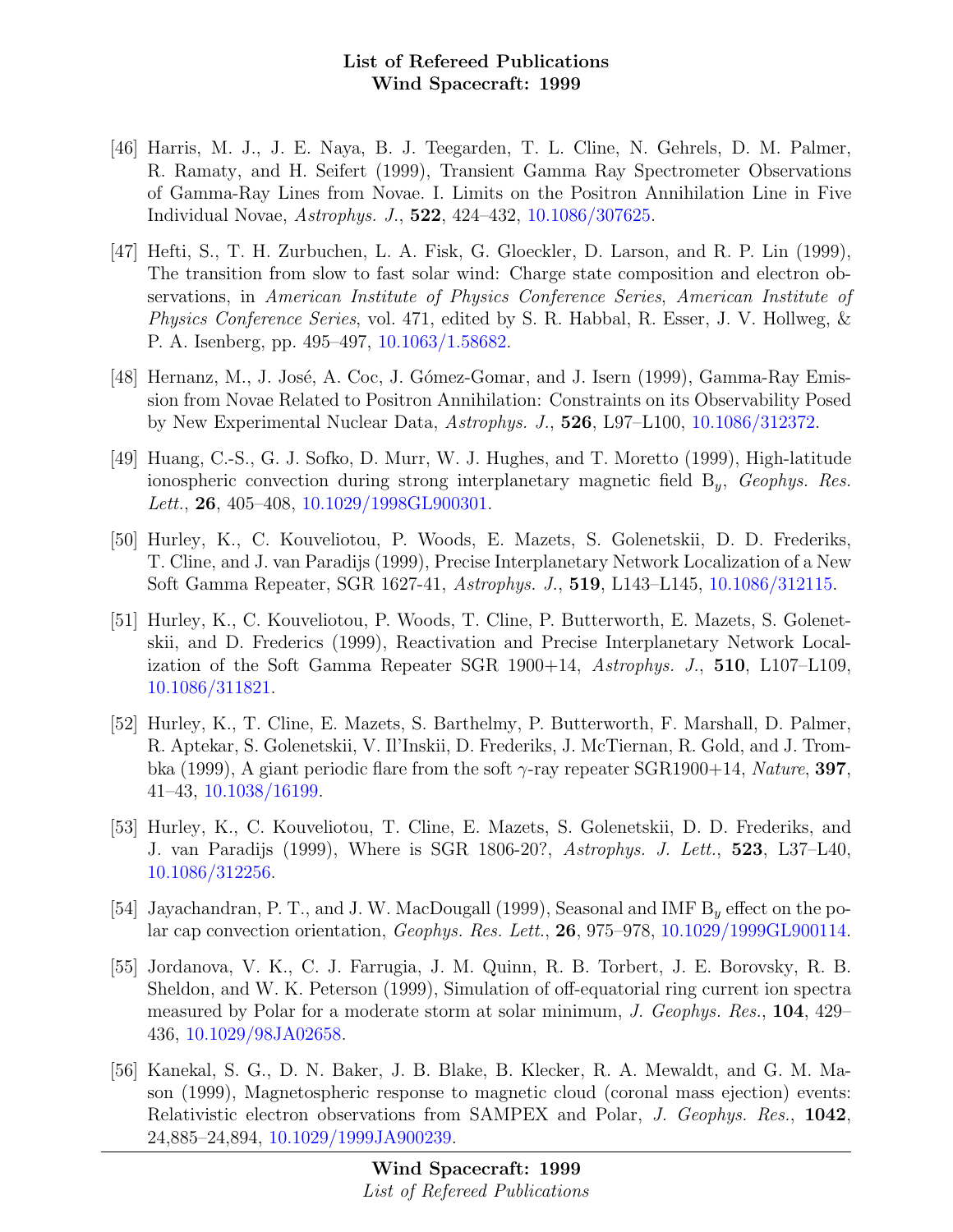- [57] Kecskemety, K. (1999), Energy spectra of protons, deuterium, and helium nuclei during quiet solar activity periods in 1996-97, in International Cosmic Ray Conference, International Cosmic Ray Conference, vol. 6, pp. 167–+.
- [58] Kellogg, P. J., K. Goetz, S. J. Monson, and S. D. Bale (1999), A search for Langmuir solitons in the Earth's foreshock, J. Geophys. Res., 104, 6751–6758, [10.1029/1999JA900021.](http://dx.doi.org/10.1029/1999JA900021)
- [59] Kellogg, P. J., K. Goetz, S. J. Monson, and J. R. Wygant (1999), A density and current plasma wave antenna, J. Geophys. Res., 1041, 12,627–12,636, [10.1029/1999JA900095.](http://dx.doi.org/10.1029/1999JA900095)
- [60] Kellogg, P. J., K. Goetz, S. J. Monson, and S. D. Bale (1999), Langmuir waves in a fluctuating solar wind, J. Geophys. Res., 1041, 17,069–17,078, [10.1029/1999JA900163.](http://dx.doi.org/10.1029/1999JA900163)
- [61] Kirsch, E. (1999), Detection of Pickup- and Sputter Ions by Experiment SMS on the WIND-S/C After a Mercury Conjunction, in *International Cosmic Ray Conference*, *In*ternational Cosmic Ray Conference, vol. 6, pp.  $212-+$ .
- [62] Kistler, L. M., B. Klecker, V. K. Jordanova, E. M¨obius, M. A. Popecki, D. Patel, J. A. Sauvaud, H. Rème, A. M. di Lellis, A. Korth, M. McCarthy, R. Cerulli, M. B. Bavassano Cattaneo, L. Eliasson, C. W. Carlson, G. K. Parks, G. Paschmann, W. Baumjohann, and G. Haerendel (1999), Testing electric field models using ring current ion energy spectra from the Equator-S ion composition (ESIC) instrument, Ann. Geophys., 17, 1611–1621, [10.1007/s00585-999-1611-2.](http://dx.doi.org/10.1007/s00585-999-1611-2)
- [63] Klecker, B. (1999), Anomalous cosmic rays: our present understanding and open questions, Adv. Space Res., 23, 521–530, [10.1016/S0273-1177\(99\)80006-4.](http://dx.doi.org/10.1016/S0273-1177(99)80006-4)
- [64] Kocharov, L., J. Torsti, T. Laitinen, and M. Teittinen (1999), Post-Impulsive-Phase Acceleration in a Wide Range of Solar Longitudes, Solar Phys., 190, 295–307, [10.1023/A:1005218919815.](http://dx.doi.org/10.1023/A:1005218919815)
- [65] Kouveliotou, C., T. Strohmayer, K. Hurley, J. van Paradijs, M. H. Finger, S. Dieters, P. Woods, C. Thompson, and R. C. Duncan (1999), Discovery of a Magnetar Associated with the Soft Gamma Repeater SGR 1900+14, Astrophys. J., 510, L115–L118, [10.1086/311813.](http://dx.doi.org/10.1086/311813)
- [66] Krucker, S., D. E. Larson, R. P. Lin, and B. J. Thompson (1999), On the Origin of Impulsive Electron Events Observed at 1 AU, Astrophys. J., 519, 864–875, [10.1086/307415.](http://dx.doi.org/10.1086/307415)
- [67] Kurczynski, P., R. H. Pehl, E. L. Hull, D. Palmer, M. J. Harris, H. Seifert, B. J. Teegarden, N. Gehrels, T. L. Cline, R. Ramaty, D. Sheppard, N. W. Madden, P. N. Luke, C. P. Cork, D. A. Landis, D. F. Malone, and K. Hurley (1999), Long-term radiation damage to a spaceborne germanium spectrometer, *Nucl. Inst. & Meth. in Phys. Res. A*, **431**, 141–147, [10.1016/S0168-9002\(99\)00283-1.](http://dx.doi.org/10.1016/S0168-9002(99)00283-1)
- [68] Kurfess, J. D. (1999), Galactic Positron Annihilation Observations with OSSE, in International Cosmic Ray Conference, International Cosmic Ray Conference, vol. 4, pp.  $64-+$ .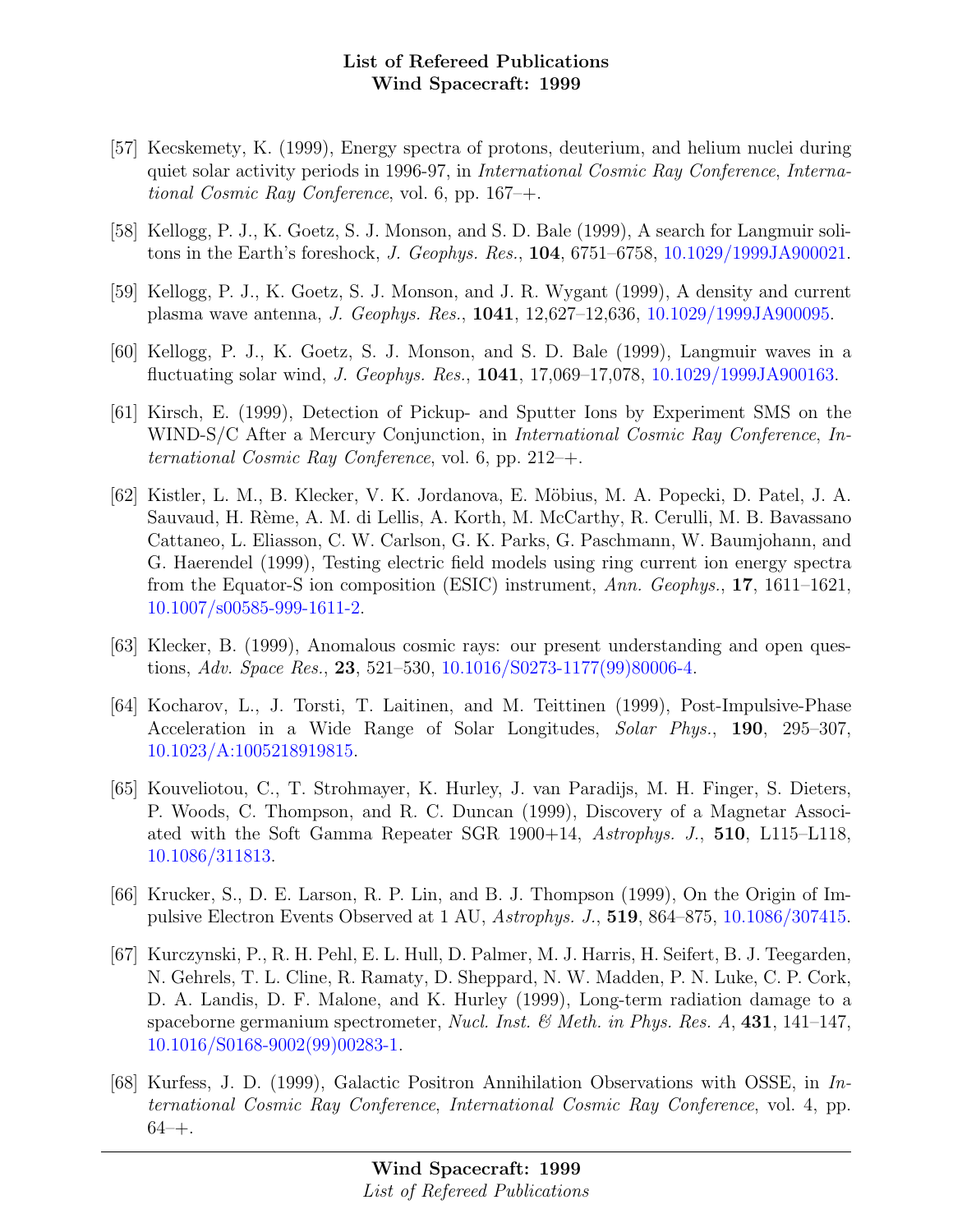- [69] Lario, D. (1999), Solar Energetic Particle Events in the Rising Phase of Solar Cycle 23: Observations at 1 and 5 AU, in International Cosmic Ray Conference, International Cosmic Ray Conference, vol. 6, pp.  $540-+$ .
- [70] Leamon, R. (1999), The Dynamics of Dissipation Range Fluctuations with Application to Cosmic Ray Propagation Theory, in International Cosmic Ray Conference, International Cosmic Ray Conference, vol. 6, pp.  $366 +$ .
- [71] Leamon, R. J., C. W. Smith, N. F. Ness, and H. K. Wong (1999), Dissipation range dynamics: Kinetic Alfvén waves and the importance of  $\beta_e$ , J. Geophys. Res., 1042, 22,331–22,344, [10.1029/1999JA900158.](http://dx.doi.org/10.1029/1999JA900158)
- [72] Leamon, R. J., N. F. Ness, C. W. Smith, and H. K. Wong (1999), Dynamics of the dissipation range for solar wind magnetic fluctuations, in American Institute of Physics Conference Series, American Institute of Physics Conference Series, vol. 471, edited by S. R. Habbal, R. Esser, J. V. Hollweg, & P. A. Isenberg, pp. 469–472, [10.1063/1.58675.](http://dx.doi.org/10.1063/1.58675)
- [73] Leamon, R. J., W. H. Matthaeus, C. W. Smith, and H. K. Wong (1999), Considerations limiting cyclotron-resonant damping of cascading interplanetary turbulence and why the 'slab' approximation fails, in American Institute of Physics Conference Series, American Institute of Physics Conference Series, vol. 471, edited by S. R. Habbal, R. Esser, J. V. Hollweg, & P. A. Isenberg, pp. 465–468, [10.1063/1.58674.](http://dx.doi.org/10.1063/1.58674)
- [74] Leblanc, Y., G. A. Dulk, M. L. Kaiser, and J.-L. Bougeret (1999), Type U burst and CME in the solar wind, Geophys. Res. Lett., 26, 1089–1092, [10.1029/1999GL900194.](http://dx.doi.org/10.1029/1999GL900194)
- [75] Leblanc, Y., G. A. Dulk, and J.-L. Bougeret (1999), Electron density model from the corona to 1 AU and application to the type II burst of 7 April 1997, in American Institute of Physics Conference Series, American Institute of Physics Conference Series, vol. 471, edited by S. R. Habbal, R. Esser, J. V. Hollweg, & P. A. Isenberg, pp. 83–86, [10.1063/1.58787.](http://dx.doi.org/10.1063/1.58787)
- [76] Lepidi, S., P. Francia, U. Villante, A. Meloni, A. J. Lazarus, and R. P. Lepping (1999), The Earth's passage of the April 11, 1997 coronal ejecta: geomagnetic field fluctuations at high and low latitude during northward interplanetary magnetic field conditions, Ann. Geophys., 17, 1245–1250, [10.1007/s00585-999-1245-4.](http://dx.doi.org/10.1007/s00585-999-1245-4)
- [77] Li, X., D. N. Baker, M. Teremin, T. E. Cayton, G. D. Reeves, R. S. Selesnick, J. B. Blake, G. Lu, S. G. Kanekal, and H. J. Singer (1999), Rapid enchancements of relativistic electrons deep in the magnetosphere during the May 15, 1997, magnetic storm, J. Geophys. Res., 104, 4467–4476, [10.1029/1998JA900092.](http://dx.doi.org/10.1029/1998JA900092)
- [78] Linker, J. A., Z. Mikić, D. A. Biesecker, R. J. Forsyth, S. E. Gibson, A. J. Lazarus, A. Lecinski, P. Riley, A. Szabo, and B. J. Thompson (1999), Magnetohydrodynamic modeling of the solar corona during Whole Sun Month, J. Geophys. Res., 104, 9809– 9830, [10.1029/1998JA900159.](http://dx.doi.org/10.1029/1998JA900159)
- [79] Livesey, R. J. (1999), The aurora 1997, J. British Astron. Assoc., 109, 86–90.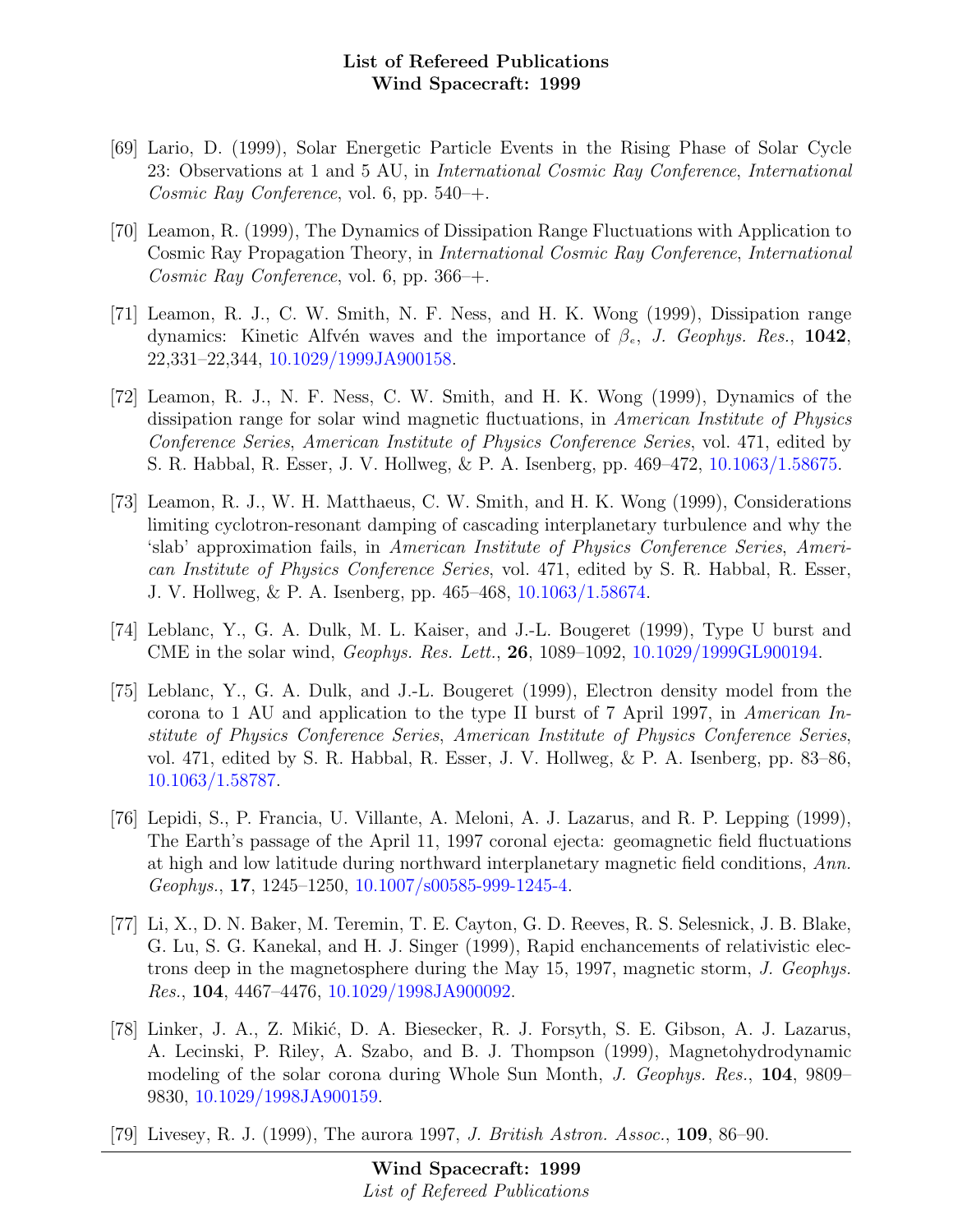- [80] Lockwood, M., and S. W. H. Cowley (1999), Comment on "A statistical study of the ionospheric convection response to changing interplanetary magnetic field conditions using the assimilative mapping of ionospheric electrodynamics technique" by A. J. Ridley et al., J. Geophys. Res., 104, 4387–4392, [10.1029/1998JA900145.](http://dx.doi.org/10.1029/1998JA900145)
- [81] Lockwood, M., and J. Moen (1999), Reconfiguration and closure of lobe flux by reconnection during northward IMF: possible evidence for signatures in cusp/cleft auroral emissions, Ann. Geophys., 17, 996–1011, [10.1007/s00585-999-0996-2.](http://dx.doi.org/10.1007/s00585-999-0996-2)
- [82] Maksimovic, M., V. Pierrard, J. Lemaire, and D. Larson (1999), Electron velocity distribution functions from the solar wind to the corona, in American Institute of Physics Conference Series, American Institute of Physics Conference Series, vol. 471, edited by S. R. Habbal, R. Esser, J. V. Hollweg, & P. A. Isenberg, pp. 267–268, [10.1063/1.58759.](http://dx.doi.org/10.1063/1.58759)
- [83] Mangeney, A., C. Salem, C. Lacombe, J.-L. Bougeret, C. Perche, R. Manning, P. J. Kellogg, K. Goetz, S. J. Monson, and J.-M. Bosqued (1999), WIND observations of coherent electrostatic waves in the solar wind, Ann. Geophys., 17, 307–320, [10.1007/s00585-999-](http://dx.doi.org/10.1007/s00585-999-0307-y) [0307-y.](http://dx.doi.org/10.1007/s00585-999-0307-y)
- [84] Mann, G., F. Jansen, R. J. MacDowall, M. L. Kaiser, and R. G. Stone (1999), A heliospheric density model and type III radio bursts, Astron. & Astrophys., **348**, 614–620.
- [85] Mason, G. M., and T. R. Sanderson (1999), CIR Associated Energetic Particles in the Inner and Middle Heliosphere, Space Sci. Rev., 89, 77–90, [10.1023/A:1005216516443.](http://dx.doi.org/10.1023/A:1005216516443)
- [86] Mason, G. M., C. M. S. Cohen, A. C. Cummings, J. R. Dwyer, R. E. Gold, S. M. Krimigis, R. A. Leske, J. E. Mazur, R. A. Mewaldt, E. Möbius, M. Popecki, E. C. Stone, T. T. von Rosenvinge, and M. E. Wiedenbeck (1999), Particle acceleration and sources in the November 1997 solar energetic particle events, Geophys. Res. Lett., 26, 141–144, [10.1029/1998GL900235.](http://dx.doi.org/10.1029/1998GL900235)
- [87] Mason, G. M., R. von Steiger, R. B. Decker, M. I. Desai, J. R. Dwyer, L. A. Fisk, G. Gloeckler, J. T. Gosling, M. Hilchenbach, R. Kallenbach, E. Keppler, B. Klecker, H. Kunow, G. Mann, I. G. Richardson, T. R. Sanderson, G. M. Simnett, Y.-M. Wang, R. F. Wimmer-Schweingruber, M. Fränz, and J. E. Mazur (1999), Origin, Injection, and Acceleration of CIR Particles: Observations Report of Working Group 6, Space Sci. Rev., 89, 327–367, [10.1023/A:1005278214143.](http://dx.doi.org/10.1023/A:1005278214143)
- [88] Mazets, E. P., T. L. Cline, R. L. Aptekar', P. S. Butterworth, D. D. Frederiks, S. V. Golenetskii, V. N. Il'Inskii, and V. D. Pal'Shin (1999), Activity of the soft gamma repeater SGR 1900 + 14 in 1998 from Konus-Wind observations: 1. Short recurrent bursts, Astron. Lett., **25**, 628–634.
- [89] Mazets, E. P., R. L. Aptekar, P. S. Butterworth, T. L. Cline, D. D. Frederiks, S. V. Golenetskii, K. Hurley, and V. N. Il'Inskii (1999), Unusual Burst Emission from the New Soft Gamma Repeater SGR 1627-41, Astrophys. J., 519, L151–L153, [10.1086/312118.](http://dx.doi.org/10.1086/312118)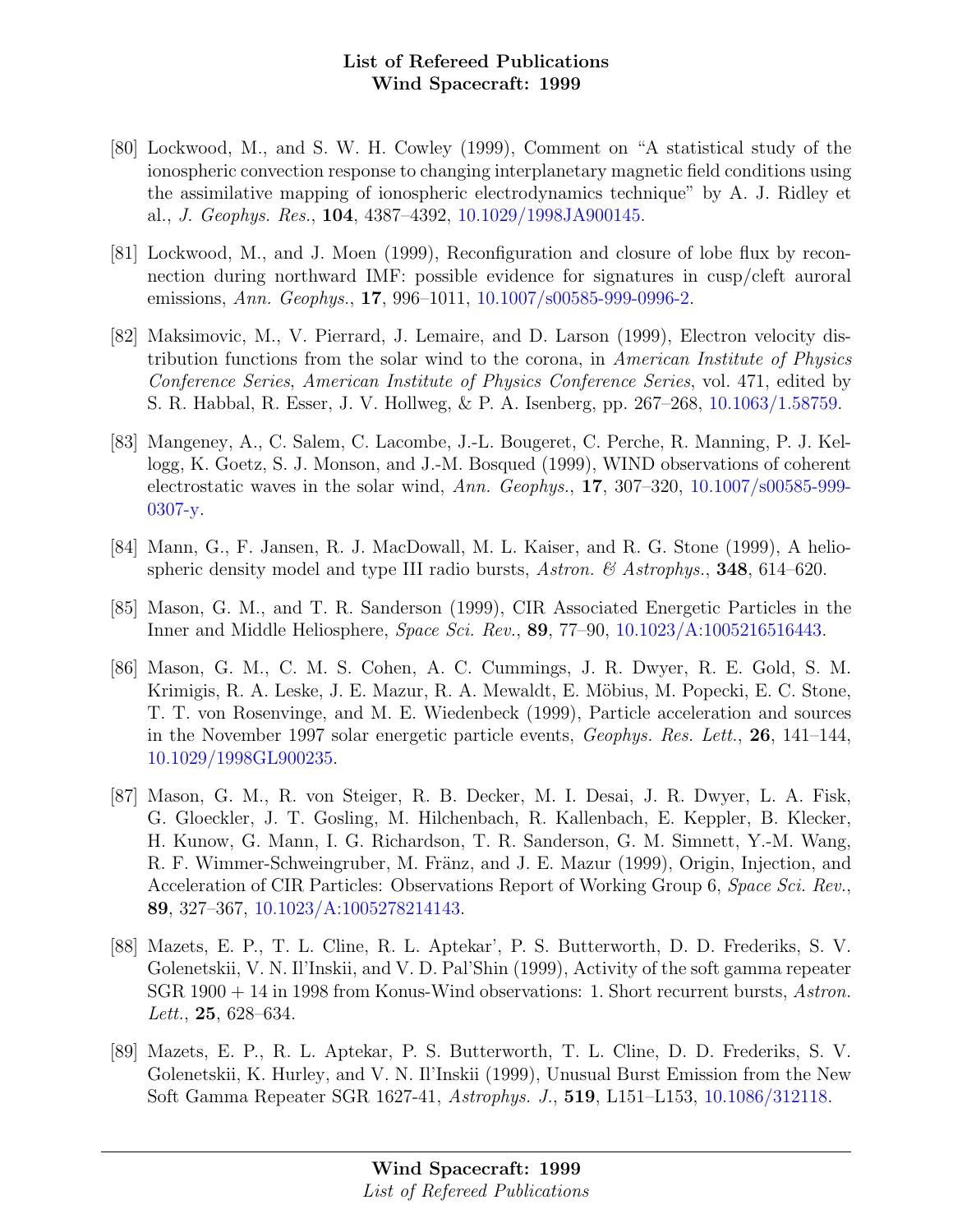- [90] Mazets, E. P., T. L. Cline, R. L. Aptekar', P. S. Butterworth, D. D. Frederiks, S. V. Golenetskii, V. N. Il'Inskii, and V. D. Pal'Shin (1999), Activity of the soft gamma repeater SGR 1900 + 14 in 1998 from Konus-Wind observations: 2. The giant August 27 outburst, Astron. Lett., 25, 635–648.
- [91] Mazur, J. (1999), Low energy anomalous cosmic rays trapped in the Earth's magnetosphere: 6 years of SAMPEX observations, in International Cosmic Ray Conference, International Cosmic Ray Conference, vol. 7, pp. 527–+.
- [92] McKenna-Lawlor, S. M. P. (1999), Simultaneous low energy particle enhancements detected upstream of the Earth's Bow Shock on SOHO and Interball, in International Cosmic Ray Conference, International Cosmic Ray Conference, vol. 6, pp. 155–+.
- [93] McKenna-Lawlor, S. M. P. (1999), Solar Energetic Particle Events recorded aboard SOHO on December 24, 1996 and on May 6, 1998, in International Cosmic Ray Conference, International Cosmic Ray Conference, vol. 6, pp. 423–+.
- [94] Meziane, K., R. P. Lin, G. K. Parks, D. E. Larson, S. D. Bale, G. M. Mason, J. R. Dwyer, and R. P. Lepping (1999), Evidence for acceleration of ions to  $\tilde{\phantom{a}}$  1 MeV by adiabatic-like reflection at the quasi-perpendicular Earth's bow shock, Geophys. Res. Lett., 26, 2925– 2928, [10.1029/1999GL900603.](http://dx.doi.org/10.1029/1999GL900603)
- [95] Mikić, Z., J. A. Linker, D. D. Schnack, R. Lionello, and A. Tarditi (1999), Magnetohydrodynamic modeling of the global solar corona, Phys. Plasmas, 6, 2217–2224, [10.1063/1.873474.](http://dx.doi.org/10.1063/1.873474)
- [96] Milan, S. E., M. Lester, S. W. H. Cowley, J. Moen, P. E. Sandholt, and C. J. Owen (1999), Meridian-scanning photometer, coherent HF radar, and magnetometer observations of the cusp: a case study, Ann. Geophys., 17, 159–172, [10.1007/s00585-999-0159-5.](http://dx.doi.org/10.1007/s00585-999-0159-5)
- [97] Milan, S. E., T. K. Yeoman, M. Lester, J. Moen, and P. E. Sandholt (1999), Postnoon two-minute period pulsating aurora and their relationship to the dayside convection pattern, Ann. Geophys., 17, 877–891, [10.1007/s00585-999-0877-8.](http://dx.doi.org/10.1007/s00585-999-0877-8)
- [98] M¨obius, E., Y. Litvinenko, H. Gr¨unwaldt, M. R. Aellig, A. Bogdanov, F. M. Ipavich, P. Bochsler, M. Hilchenbach, D. Judge, B. Klecker, M. A. Lee, and H. Ogawa (1999), Direct evidence of the interstellar gas flow velocity in the pickup ion cut-off as observed with SOHO CELIAS CTOF, *Geophys. Res. Lett.*, **26**, 3181–3184, [10.1029/1999GL003644.](http://dx.doi.org/10.1029/1999GL003644)
- [99] Moore, T. E., W. K. Peterson, C. T. Russell, M. O. Chandler, M. R. Collier, H. L. Collin, P. D. Craven, R. Fitzenreiter, B. L. Giles, and C. J. Pollock (1999), Ionospheric mass ejection in response to a CME, Geophys. Res. Lett., 26, 2339–2342, [10.1029/1999GL900456.](http://dx.doi.org/10.1029/1999GL900456)
- [100] Mühlbachler, S. (1999), Studies on the position and motion of the Earth's bow shock in its dependence on interplanetary parameters, diploma Thesis Advisors: C.J. Farrugia and H.K. Biernat.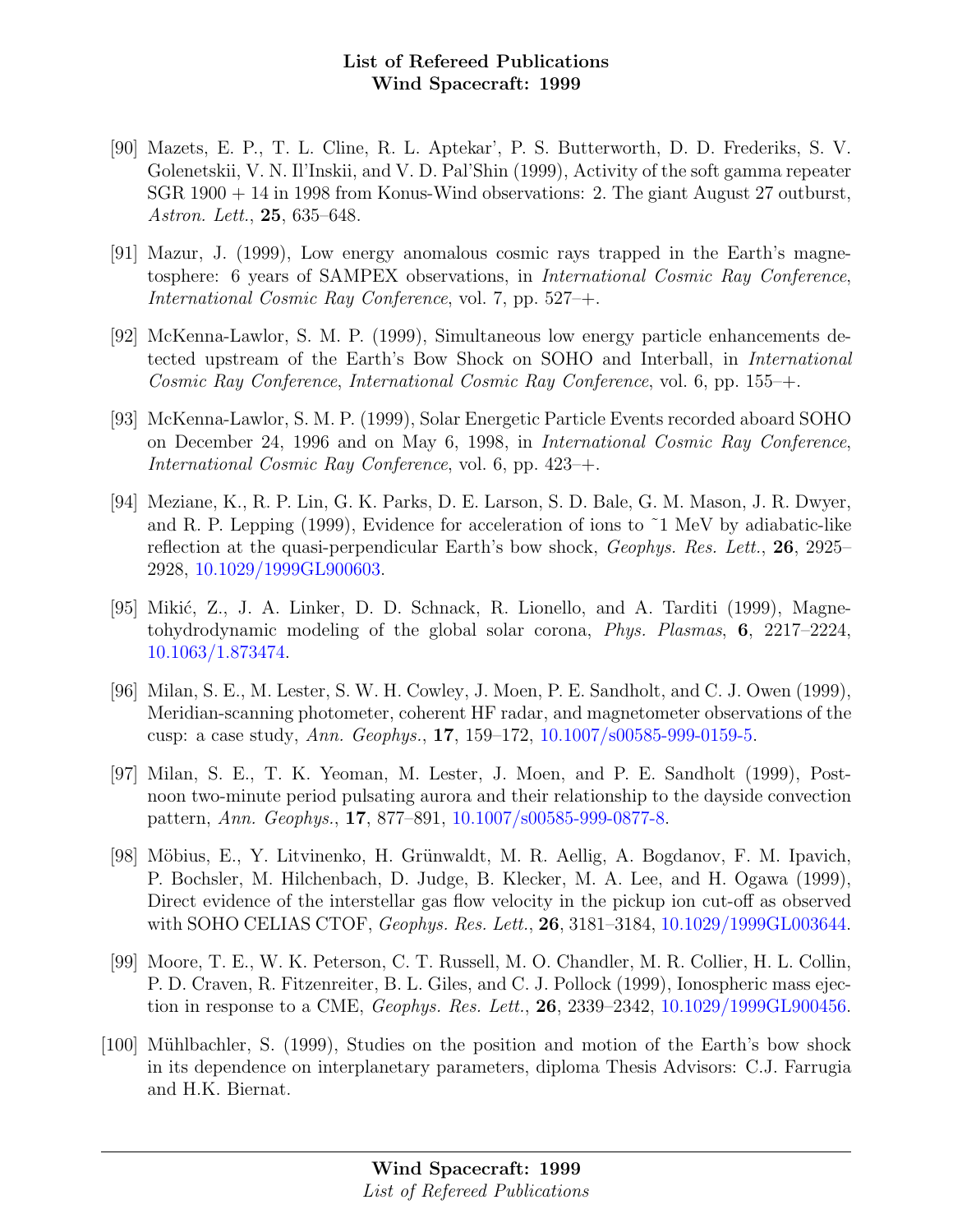- [101] Mulligan, T., C. T. Russell, B. J. Anderson, D. A. Lohr, D. Rust, B. A. Toth, L. J. Zanetti, M. H. Acuna, R. P. Lepping, and J. T. Gosling (1999), Intercomparison of NEAR and Wind interplanetary coronal mass ejection observations, J. Geophys. Res., 1042, 28,217–28,224, [10.1029/1999JA900215.](http://dx.doi.org/10.1029/1999JA900215)
- [102] Mulligan, T., C. T. Russell, B. J. Anderson, D. A. Lohr, B. A. Toth, L. J. Zanetti, M. H. Acuna, R. P. Lepping, J. T. Gosling, and J. G. Luhmann (1999), Flux rope modeling of an interplanetary coronal mass ejection observed at WIND and NEAR, in American Institute of Physics Conference Series, American Institute of Physics Conference Series, vol. 471, edited by S. R. Habbal, R. Esser, J. V. Hollweg, & P. A. Isenberg, pp. 689–692, [10.1063/1.58822.](http://dx.doi.org/10.1063/1.58822)
- [103] Neudegg, D. A., T. K. Yeoman, S. W. H. Cowley, G. Provan, G. Haerendel, W. Baumjohann, U. Auster, K.-H. Fornacon, E. Georgescu, and C. J. Owen (1999), A flux transfer event observed at the magnetopause by the Equator-S spacecraft and in the ionosphere by the CUTLASS HF radar, Ann. Geophys., 17, 707–711, [10.1007/s00585-999-0707-z.](http://dx.doi.org/10.1007/s00585-999-0707-z)
- [104] Ng, C. K., D. V. Reames, and A. J. Tylka (1999), Effect of proton-amplified waves on the evolution of solar energetic particle composition in gradual events, *Geophys. Res. Lett.*, 26, 2145–2148, [10.1029/1999GL900459.](http://dx.doi.org/10.1029/1999GL900459)
- [105] Ogilvie, K. W., L. F. Burlaga, D. J. Chornay, and R. J. Fitzenreiter (1999), Sources of the solar wind electron strahl in 1995, J. Geophys. Res., 1042, 22,389–22,394, [10.1029/1999JA900294.](http://dx.doi.org/10.1029/1999JA900294)
- [106] Okeke, F. N. (1999), The Magnetospheric Substorm of 29 April 1997, Irish Astron. J.,  $26, 23 +$ .
- [107] Østgaard, N., J. Stadsnes, J. Bjordal, R. R. Vondrak, S. A. Cummer, D. L. Chenette, G. K. Parks, M. J. Brittnacher, and D. L. McKenzie (1999), Global-scale electron precipitation features seen in UV and X rays during substorms, J. Geophys. Res., 1041, 10,191–10,204, [10.1029/1999JA900004.](http://dx.doi.org/10.1029/1999JA900004)
- [108] Parkinson, M. L., P. R. Smith, P. L. Dyson, and R. J. Morris (1999), Nowcasting convection velocity in the high-latitude ionosphere using statistical models, J. Atmos. Solar-Terr. Phys., 61, 841–855, [10.1016/S1364-6826\(99\)00043-7.](http://dx.doi.org/10.1016/S1364-6826(99)00043-7)
- [109] Pierrard, V., M. Maksimovic, and J. Lemaire (1999), Electron velocity distribution functions from the solar wind to the corona, J. Geophys. Res.,  $1041$ ,  $17,021-17,032$ , [10.1029/1999JA900169.](http://dx.doi.org/10.1029/1999JA900169)
- [110] Posner, A. (1999), Spuren quasi-stationärer heliosphärischer Struktur des solaren Minimums: SOHO/COSTEP- und Ulysses/COSPIN-Messungen CIR-assoziierter energiereicher Protonen, Ph.D. thesis, University of Kiel, Germany, advisor: May-Britt Kallenrode.
- [111] Posner, A., V. Bothmer, B. J. Thompson, H. Kunow, B. Heber, R. M¨uller-Mellin, A. J. Lazarus, A. Szabo, Z. Mikić, and J. A. Linker (1999), In-ecliptic CIR-associated energetic particle events and polar coronal hole structures: SOHO/COSTEP observations for the Whole Sun Month Campaign, J. Geophys. Res., 104, 9881–9890, [10.1029/98JA02654.](http://dx.doi.org/10.1029/98JA02654)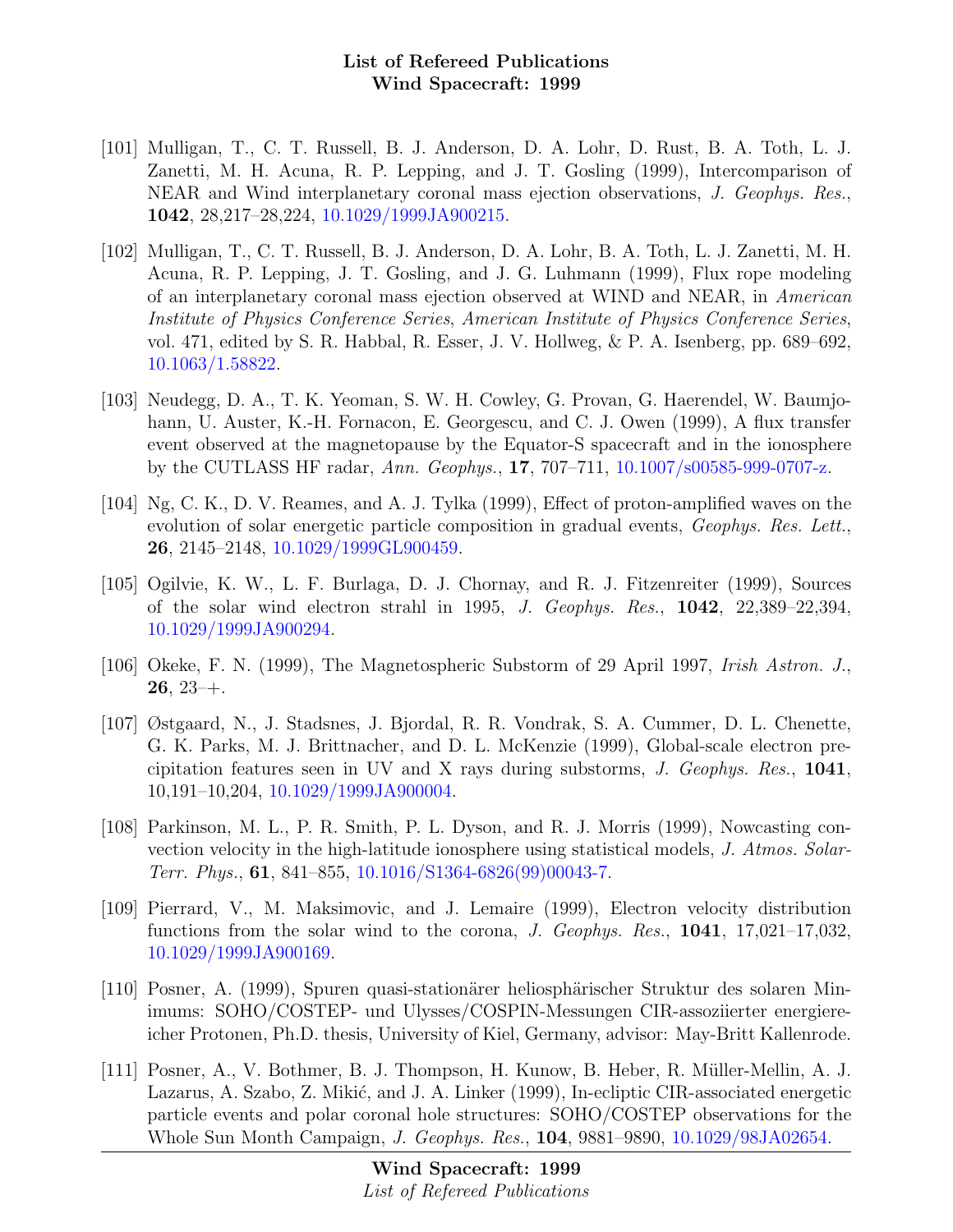- [112] Prikryl, P., J. W. MacDougall, I. F. Grant, D. P. Steele, G. J. Sofko, and R. A. Greenwald (1999), Polar patches generated by solar wind alfven wave coupling to the dayside magnetosphere, Adv. Space Res., 23, 1777–1780, [10.1016/S0273-1177\(99\)00390-7.](http://dx.doi.org/10.1016/S0273-1177(99)00390-7)
- [113] Provan, G., T. K. Yeoman, and S. W. H. Cowley (1999), The influence of the IMF  $B_y$ component on the location of pulsed flows in the dayside ionosphere observed by an HF radar, Geophys. Res. Lett., 26, 521–524, [10.1029/1999GL900009.](http://dx.doi.org/10.1029/1999GL900009)
- [114] Pulkkinen, T., and M. Wiltberger (1999), Global magnetospheric response to IMF driving: ISTP observations, empirical modeling, and MHD simulations, Phys. Chem. Earth C, 24, 153–162, [10.1016/S1464-1917\(98\)00023-3.](http://dx.doi.org/10.1016/S1464-1917(98)00023-3)
- [115] Quinn, J. M., G. Paschmann, N. Sckopke, V. K. Jordanova, H. Vaith, O. H. Bauer, W. Baumjohann, W. Fillius, G. Haerendel, S. S. Kerr, C. A. Kletzing, K. Lynch, C. E. McIlwain, R. B. Torbert, and E. C. Whipple (1999), EDI convection measurements at 5-6 R E in the post-midnight region, Ann. Geophys., 17, 1503–1512, [10.1007/s00585-999-](http://dx.doi.org/10.1007/s00585-999-1503-5) [1503-5.](http://dx.doi.org/10.1007/s00585-999-1503-5)
- [116] Reames, D. V. (1999), Particle acceleration at the Sun and in the heliosphere, Space Sci. Rev., 90, 413–491, [10.1023/A:1005105831781.](http://dx.doi.org/10.1023/A:1005105831781)
- [117] Reames, D. V. (1999), Quiet-Time Spectra and Abundances of Energetic Particles During the 1996 Solar Minimum, Astrophys. J., 518, 473–479, [10.1086/307255.](http://dx.doi.org/10.1086/307255)
- [118] Reiner, M. J., and M. L. Kaiser (1999), High-frequency type II radio emissions associated with shocks driven by coronal mass ejections, J. Geophys. Res.,  $1041$ ,  $16,979-16,992$ , [10.1029/1999JA900143.](http://dx.doi.org/10.1029/1999JA900143)
- [119] Richardson, I. (1999), The Predominance of Field-Aligned MeV Particle Flows in the Inner Heliosphere- a Survey of Anisotropy Data Covering More Than Two Solar Cycles, in International Cosmic Ray Conference, International Cosmic Ray Conference, vol. 6, pp. 496–+.
- [120] Rodriguez, P., E. J. Kennedy, M. J. Keskinen, S. Basu, M. McCarrick, J. Preston, H. Zwi, M. Engebretson, A. Wong, R. Wuerker, M. L. Kaiser, M. D. Desch, K. Goetz, J.-L. Bougeret, and R. Manning (1999), A wave interference experiment with HAARP, HIPAS, and WIND, Geophys. Res. Lett., 26, 2351–2354, [10.1029/1999GL900525.](http://dx.doi.org/10.1029/1999GL900525)
- [121] Roeder, J., J. Fennell, M. Grande, S. Livi, and R. Sheldon (1999), Ring current response to interplanetary magnetic cloud events, Phys. Chem. Earth C, 24, 83–87, [10.1016/S1464-](http://dx.doi.org/10.1016/S1464-1917(98)00012-9) [1917\(98\)00012-9.](http://dx.doi.org/10.1016/S1464-1917(98)00012-9)
- [122] Ruffolo, D. (1999), Precursors to Forbush Decreases and Space Weather Prediction, in International Cosmic Ray Conference, International Cosmic Ray Conference, vol. 6, pp. 440–+.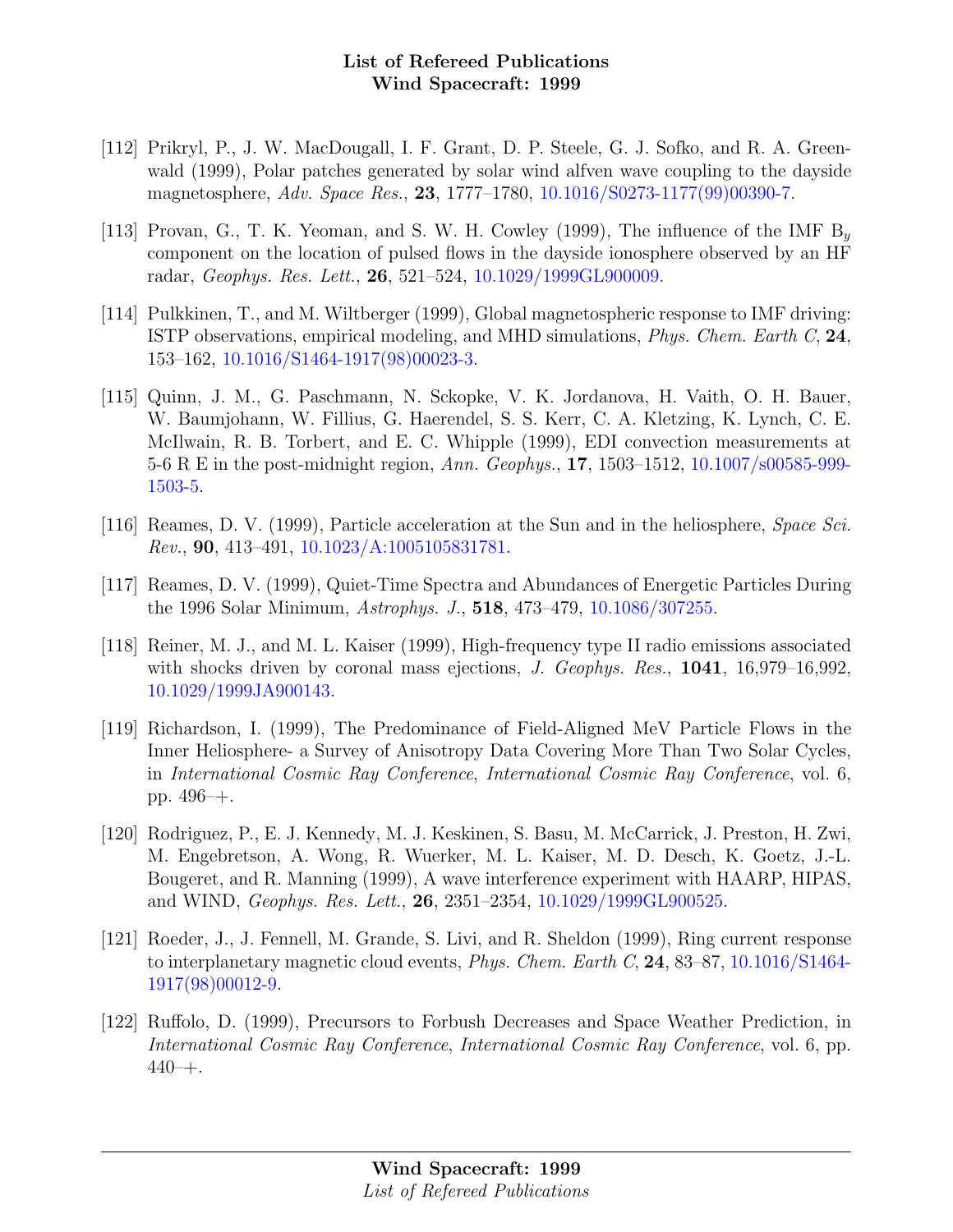- [123] Russell, C. T., X. W. Zhou, P. J. Chi, H. Kawano, T. E. Moore, W. K. Peterson, J. B. Cladis, and H. J. Singer (1999), Sudden compression of the outer magnetosphere associated with an ionospheric mass ejection, Geophys. Res. Lett., 26, 2343–2346, [10.1029/1999GL900455.](http://dx.doi.org/10.1029/1999GL900455)
- [124] Ryde, F. (1999), Spectral Aspects of the Evolution of Gamma-Ray Bursts, in Gamma-Ray Bursts: The First Three Minutes, Astronomical Society of the Pacific Conference Series, vol. 190, edited by J. Poutanen & R. Svensson, pp.  $103-+$ .
- [125] Sahla, T. (1999), SOHO/ERNE measurement of directional proton intensities during the coronal mass ejections in April and May 1997, in International Cosmic Ray Conference, International Cosmic Ray Conference, vol. 6, pp. 332–+.
- [126] Salem, C., A. Mangeney, and J.-L. Bougeret (1999), Coherent Electrostatic Nonlinear Waves in Collisionless Space Plasmas, in *Nonlinear MHD Waves and Turbulence*, *Lecture* Notes in Physics, Berlin Springer Verlag, vol. 536, edited by T. Passot & P.-L. Sulem, pp. 251–+.
- [127] Sandahl, I., S. Barabash, H. Borg, E. Y. Budnik, E. M. Dubinin, U. Eklund, H. Koskinen, K. Lundin, R. Lundin, A. Mälkki, R. Pellinen, N. F. Pissarenko, T. Pulkkinen, and A. V. Zakharov (1999), First results from the hot plasma instrument PROMICS-3 on Interball-2, Ann. Geophys., 17, 659–673, [10.1007/s00585-999-0659-3.](http://dx.doi.org/10.1007/s00585-999-0659-3)
- [128] Sandholt, P. E., C. J. Farrugia, and B. Lybekk (1999), The dynamic cusp aurora on 30 November 1997: response to southward turning of the IMF, Ann. Geophys., 17, 1155– 1165, [10.1007/s00585-999-1155-5.](http://dx.doi.org/10.1007/s00585-999-1155-5)
- [129] Sandholt, P. E., C. J. Farrugia, S. W. H. Cowley, W. F. Denig, M. Lester, J. Moen, and B. Lybekk (1999), Capture of magnetosheath plasma by the magnetosphere during northward IMF, Geophys. Res. Lett., 26, 2833–2836, [10.1029/1999GL900600.](http://dx.doi.org/10.1029/1999GL900600)
- [130] Sandholt, P. E., C. J. Farrugia, S. W. H. Cowley, M. Lester, J. Moen, B. Lybekk, and E. Trondsen (1999), Excitation and decay of magnetospheric lobe cell convection and its associated aurora, Geophys. Res. Lett., 26, 3597–3600, [10.1029/1999GL003621.](http://dx.doi.org/10.1029/1999GL003621)
- [131] Sarafopoulos, D. V., M. A. Athanasiu, E. T. Sarris, T. Yamamoto, and S. Kokubun (1999), Properties and origin of energetic particles at the duskside of the Earth's magnetosheath throughout a great storm, Ann. Geophys., 17, 1121–1133, [10.1007/s00585-999-1121-2.](http://dx.doi.org/10.1007/s00585-999-1121-2)
- [132] Schlegel, K., and P. N. Collis (1999), The storm of 10 January 1997: electrodynamics ofthe high latitude e region from eiscat data, J. Atmos. Solar-Terr. Phys., 61, 217–222, [10.1016/S1364-6826\(98\)00127-8.](http://dx.doi.org/10.1016/S1364-6826(98)00127-8)
- [133] Schlesier, A. C., and M. J. Buonsanto (1999), Observations and modeling of the April 10-12, 1997 Ionospheric Storm at Millstone Hill, Geophys. Res. Lett., 26, 2359–2362, [10.1029/1999GL900486.](http://dx.doi.org/10.1029/1999GL900486)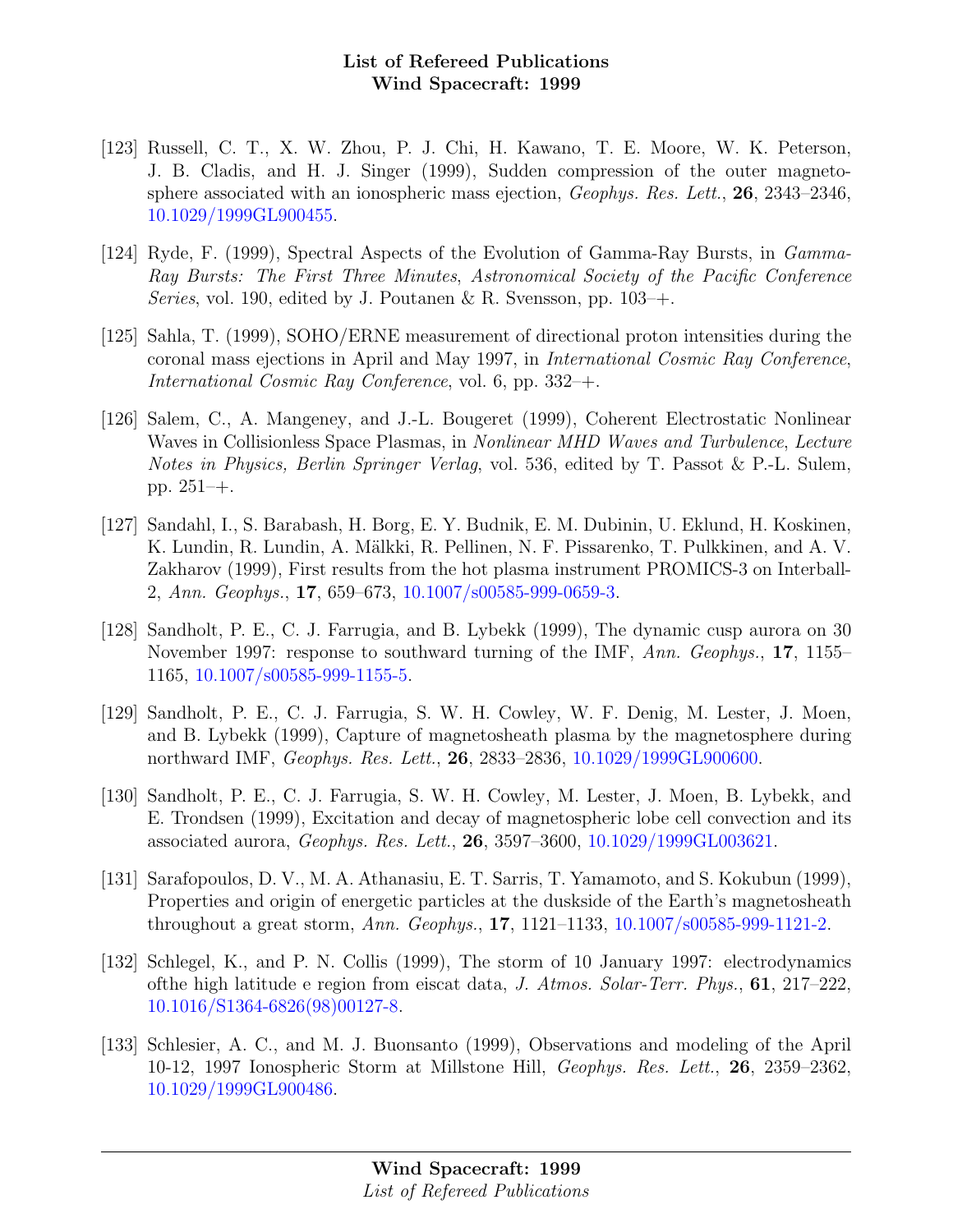- [134] Seon, J., S. M. Park, K. W. Min, L. A. Frank, W. R. Paterson, and K. W. Ogilvie (1999), Observations of density fluctuations in Earth's magnetosheath with geotail and wind spacecraft, *Geophys. Res. Lett.*, **26**, 959–962, [10.1029/1999GL900131.](http://dx.doi.org/10.1029/1999GL900131)
- [135] Shaposhnikov, V. E., M. Y. Boudjada, H. O. Rucker, V. V. Zaitsev, and M. Aubier (1999), On features of Faraday rotation of the decametric radio emission in the Jovian magnetosphere, Astron. & Astrophys., 344, 709-718.
- [136] Shepherd, S. G., R. A. Greenwald, and J. M. Ruohoniemi (1999), A possible explanation for rapid, large-scale ionospheric responses to southward turnings of the IMF, Geophys. Res. Lett., 26, 3197–3200, [10.1029/1999GL010670.](http://dx.doi.org/10.1029/1999GL010670)
- [137] Sibeck, D. G., N. L. Borodkova, S. J. Schwartz, C. J. Owen, R. Kessel, S. Kokubun, R. P. Lepping, R. Lin, K. Liou, H. Lühr, R. W. McEntire, C.-I. Meng, T. Mukai, Z. Nemecek, G. Parks, T. D. Phan, S. A. Romanov, J. Safrankova, J.-A. Sauvaud, H. J. Singer, S. I. Solovyev, A. Szabo, K. Takahashi, D. J. Williams, K. Yumoto, and G. N. Zastenker (1999), Comprehensive study of the magnetospheric response to a hot flow anomaly, J. Geophys. Res., 104, 4577–4594, [10.1029/1998JA900021.](http://dx.doi.org/10.1029/1998JA900021)
- [138] Skoug, R. M., S. J. Bame, W. C. Feldman, J. T. Gosling, D. J. McComas, J. T. Steinberg, R. L. Tokar, P. Riley, L. F. Burlaga, N. F. Ness, and C. W. Smith (1999), A prolonged  $He<sup>+</sup>$  enhancement within a coronal mass ejection in the solar wind, *Geophys. Res. Lett.*, 26, 161–164, [10.1029/1998GL900207.](http://dx.doi.org/10.1029/1998GL900207)
- [139] Slinker, S. P., J. A. Fedder, B. A. Emery, K. B. Baker, D. Lummerzheim, J. G. Lyon, and F. J. Rich (1999), Comparison of global MHD simulations with AMIE simulations for the events of May 19-20, 1996, J. Geophys. Res., 1042, 28,379–28,396, [10.1029/1999JA900403.](http://dx.doi.org/10.1029/1999JA900403)
- [140] Smith, C. (1999), Magnetic Fluctuation Properties of Interplanetary Magnetic Clouds, in International Cosmic Ray Conference, International Cosmic Ray Conference, vol. 6, pp. 452–+.
- [141] Smith, D. A., A. M. Levine, H. V. Bradt, R. Remillard, J. G. Jernigan, K. C. Hurley, L. Wen, M. Briggs, T. Cline, E. Mazets, S. Golenetskii, and D. Frederics (1999), Localizations of 13 Gamma-Ray Bursts by the All-Sky Monitor on the Rossi X-Ray Timing Explorer, Astrophys. J., 526, 683–696, [10.1086/308029.](http://dx.doi.org/10.1086/308029)
- [142] Smith, D. M., R. P. Lin, J. McTiernan, and A. S. Slassi-Sennou (1999), Astrophysics with HESSI, Astrophys. Lett. Commun., 39, 457.
- [143] Smith, Z., and R. Zwickl (1999), Forecasting geomagnetic storms using energetic particle enhancements, in American Institute of Physics Conference Series, American Institute of Physics Conference Series, vol. 471, edited by S. R. Habbal, R. Esser, J. V. Hollweg, & P. A. Isenberg, pp. 577–580, [10.1063/1.58698.](http://dx.doi.org/10.1063/1.58698)
- [144] Sridharan, R., A. Taori, D. Chakrabarty, H. Chandra, S. Sharma, R. Narayanan, and N. K. Modi (1999), Effects of 6 January 1997 space weather related processes in the low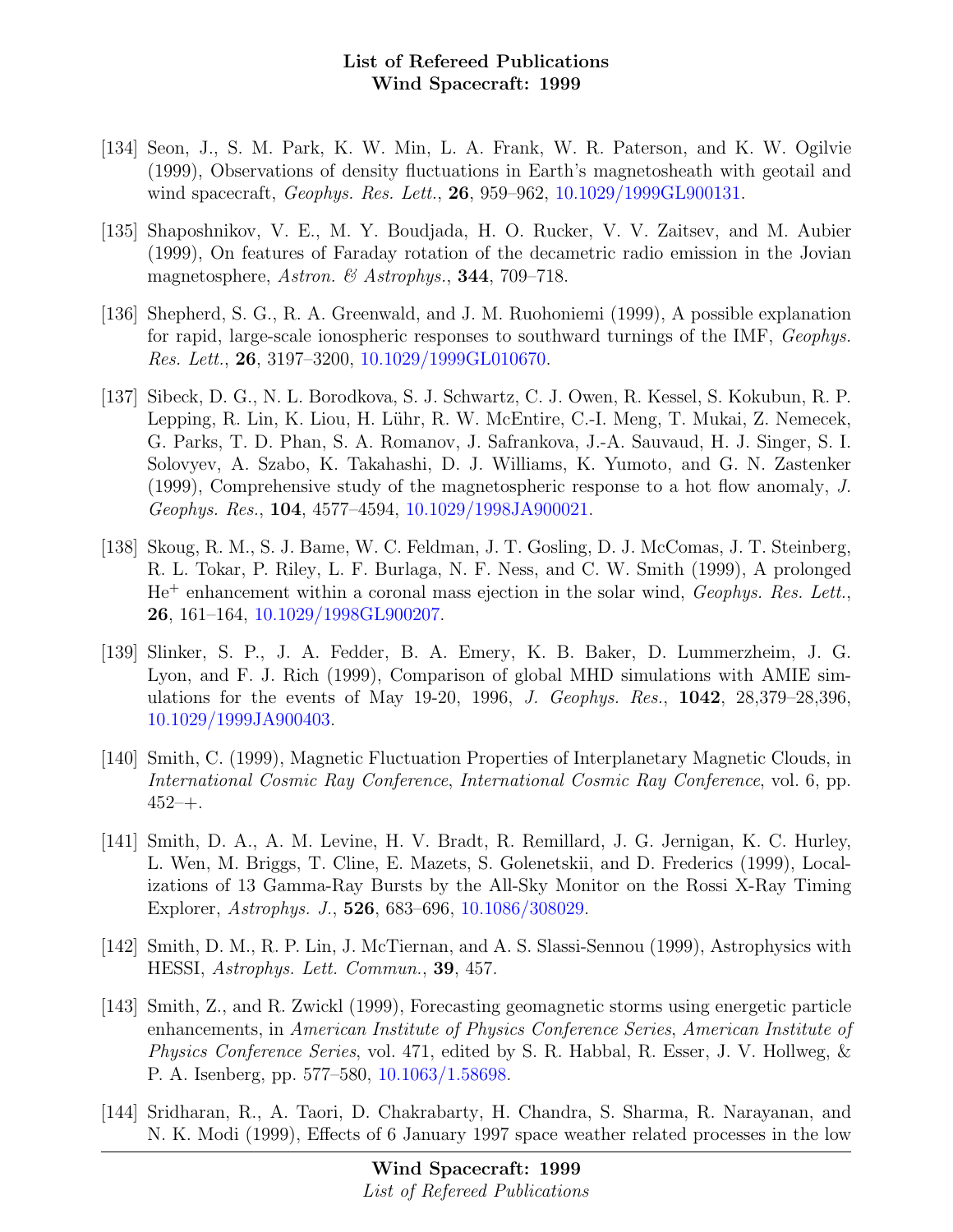latitude thermosphere-ionosphere system, J. Atmos. Solar-Terr. Phys., 61, 1001–1005, [10.1016/S1364-6826\(99\)00063-2.](http://dx.doi.org/10.1016/S1364-6826(99)00063-2)

- [145] Teegarden, B. J. (1999), Space instrumentation for gamma-ray astronomy, Nucl. Inst.  $\mathcal{B}$ Meth. in Phys. Res. A, 422, 551–561, [10.1016/S0168-9002\(98\)01268-6.](http://dx.doi.org/10.1016/S0168-9002(98)01268-6)
- [146] Torkar, K., W. Riedler, M. Fehringer, F. R¨udenauer, C. P. Escoubet, H. Arends, B. T. Narheim, K. Svenes, M. P. McCarthy, G. K. Parks, R. P. Lin, and H. Rème (1999), Spacecraft potential control aboard Equator-S as a test for Cluster-II, Ann. Geophys., 17, 1582–1591, [10.1007/s00585-999-1582-3.](http://dx.doi.org/10.1007/s00585-999-1582-3)
- [147] Torsti, J. (1999), SOHO/ERNE Measurements of Energetic He, O and Fe Fluxes during the November 6, 1997 Solar Event, in International Cosmic Ray Conference, International Cosmic Ray Conference, vol. 6, pp.  $119-+$ .
- [148] Tylka, A. J. (1999), Wind/EPACT Observations of Temporal Evolution in Elemental Composition during Large Solar Energetic Particle Events, in International Cosmic Ray Conference, International Cosmic Ray Conference, vol. 6, pp. 135–+.
- [149] Tylka, A. J., D. V. Reames, and C. K. Ng (1999), Observations of systematic temporal evolution in elemental composition during gradual solar energetic particle events, Geophys. Res. Lett., 26, 2141–2144, [10.1029/1999GL900458.](http://dx.doi.org/10.1029/1999GL900458)
- [150] Valdivia, J. A., D. Vassiliadis, A. Klimas, and A. S. Sharma (1999), Modeling the spatial structure of the high latitude magnetic perturbations and the related current systems, Phys. Plasmas, 6, 4185–4194, [10.1063/1.873684.](http://dx.doi.org/10.1063/1.873684)
- [151] Valladares, C. E., D. Alcaydé, J. V. Rodriguez, J. M. Ruohoniemi, and A. P. van Eyken (1999), Observations of plasma density structures in association with the passage of traveling convection vortices and the occurrence of large plasma jets, Ann. Geophys., 17, 1020–1039, [10.1007/s00585-999-1020-6.](http://dx.doi.org/10.1007/s00585-999-1020-6)
- [152] Vassiliadis, D., A. Klimas, and D. Baker (1999), Models of Dst geomagnetic activity and of its coupling to solar wind parameters, *Phys. Chem. Earth C*, **24**, 107–112, [10.1016/S1464-](http://dx.doi.org/10.1016/S1464-1917(98)00016-6) [1917\(98\)00016-6.](http://dx.doi.org/10.1016/S1464-1917(98)00016-6)
- [153] Vedrenne, G., P. Jean, B. Kandel, F. Albernhe, V. Borrel, P. Mandrou, J. P. Roques, P. von Ballmoos, P. Durouchoux, B. Cordier, N. Diallo, V. Schönfelder, G. G. Lichti, R. Dihel, M. Varendorff, A. W. Strong, R. Georgii, B. J. Teegarden, J. Naya, H. Seifert, S. Sturner, J. Matteson, R. Lin, S. Slassi, F. Sanches, P. Caraveo, P. Leleux, G. K. Skinner, and P. Connell (1999), The SPI spectrometer for the INTEGRAL mission, Mem. Soc. Astron. Ital., **70**,  $1289-+$ .
- [154] Verkhoglyadova, O., A. Agapitov, A. Andrushchenko, V. Ivchenko, S. Romanov, and Y. Yermolaev (1999), Compressional wave events in the dawn plasma sheet observed by Interball-1, Ann. Geophys., 17, 1145–1154, [10.1007/s00585-999-1145-7.](http://dx.doi.org/10.1007/s00585-999-1145-7)